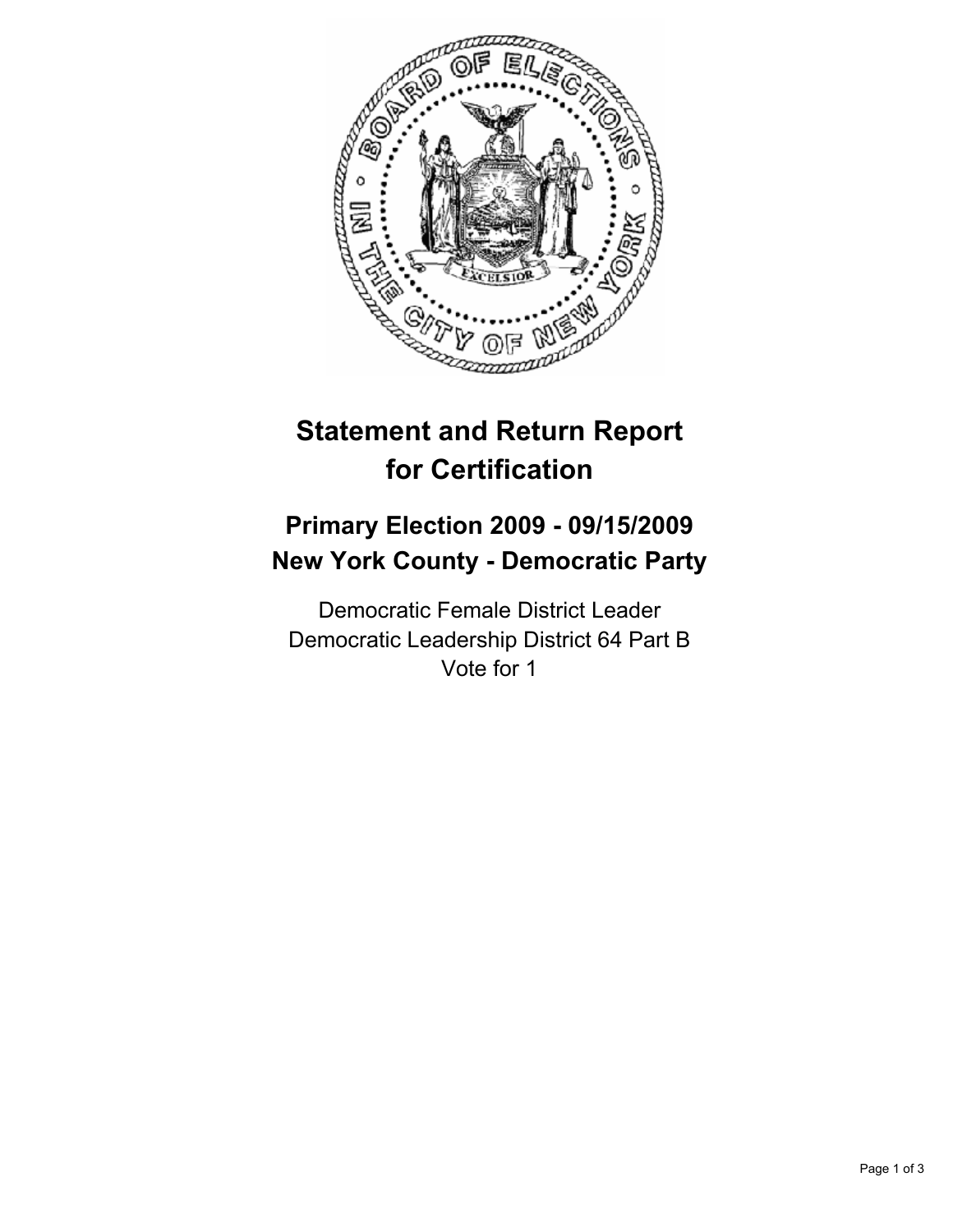

#### **Assembly District 64**

| <b>Total Votes</b> | 2.619 |
|--------------------|-------|
| NORMA RAMIREZ      | 1.132 |
| ALICE CANCEL       | 1,487 |
| AFFIDAVIT          | 70    |
| ABSENTEE/MILITARY  | 71    |
| <b>EMERGENCY</b>   | 32    |